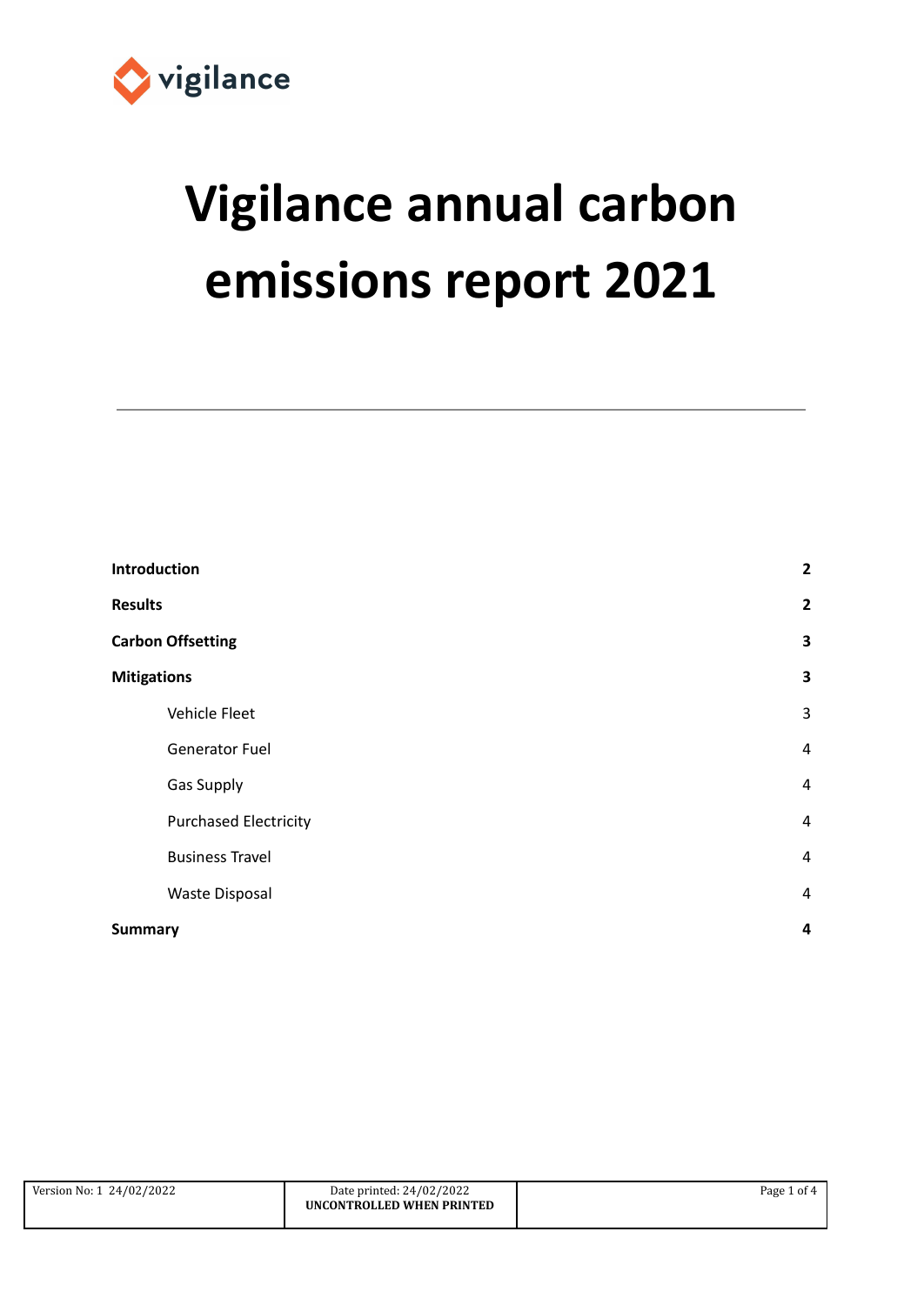

## **Introduction**

Vigilance is committed to achieving carbon neutrality by 2030 and is seeking ways to reduce our overall carbon footprint. The first step in this process is to calculate and assess the figures now, in order to develop a coherent strategy moving forward. The following report is a summary of our first annual carbon footprint calculation and some potential mitigation measures we can undertake.

## <span id="page-1-0"></span>**Results**

The following table breaks down our overall carbon footprint

|                                              | GHG emissions 2021 in tonnes<br>of CO <sub>2</sub> | Percentage of our carbon<br>footprint |
|----------------------------------------------|----------------------------------------------------|---------------------------------------|
| <b>SCOPE 1</b>                               |                                                    |                                       |
| Vehicle fleet                                | 17.1                                               | 15.2%                                 |
| Generator fuel                               | 77.6                                               | 69.2%                                 |
| <b>Mains Supply (Gas)</b>                    | 2.123                                              | 1.9%                                  |
| <b>TOTAL SCOPE 1</b>                         | 96.823                                             | 86.3%                                 |
| <b>SCOPE 2</b>                               |                                                    |                                       |
| <b>Purchased Electricity</b>                 | 0.6879                                             | 0.6%                                  |
| <b>TOTAL SCOPE 2</b>                         | 0.6879                                             | 0.6%                                  |
| <b>SCOPE 3</b>                               |                                                    |                                       |
| <b>Business Travel</b>                       | 14.6                                               | 13%                                   |
| Electricity transmission and<br>distribution | 0.048                                              | 0.042%                                |
| Water supply & treatment                     | 0.0105                                             | 0.00936%                              |
| Waste Disposal                               | unknown                                            |                                       |
| <b>TOTAL SCOPE 3</b>                         | 14.66                                              | 13.05%                                |

| Version No: 1 24/02/2022 | Date printed: 24/02/2022  | Page 2 of 4 |
|--------------------------|---------------------------|-------------|
|                          | UNCONTROLLED WHEN PRINTED |             |
|                          |                           |             |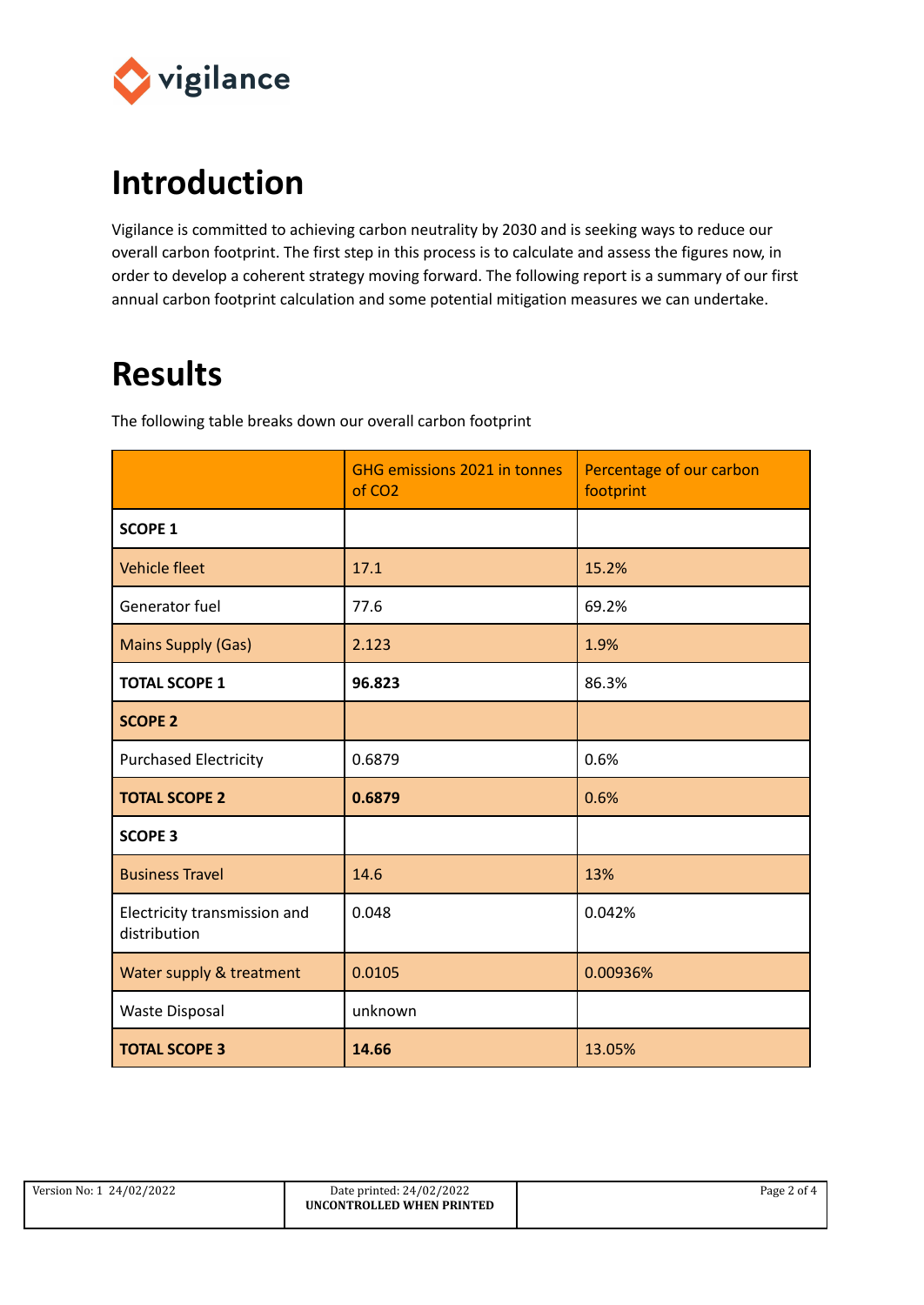

### GHG emissions 2021 in tonnes of CO2



## <span id="page-2-0"></span>**Carbon Offsetting**

5333 adult trees is the amount required to offset our current GHG emissions. Vigilance has only just begun to explore the possibilities with offsetting but must first look to reduce our carbon footprint by making better, more sustainable choices. Once we get to the position where we cannot reduce our emissions any further, without compromising our day to day business, we will identify solutions to offset our total GHG emissions with a verified carbon offsetting initiative.

## <span id="page-2-1"></span>**Mitigations**

#### <span id="page-2-2"></span>**Vehicle Fleet**

We currently own a fleet of four vehicles, three of which require Diesel as a fuel source and one Petrol. We have undertaken some trials and whilst we cannot completely eradicate fossil fueled vehicles due to the distances we are required to travel, we have assessed that we can operate within the London area using an Electric van instead. As a result, we have one new Maxus van on order which should arrive in March 2022 and will replace one of our older Diesel vehicles. Whilst it is a crude estimate, this should reduce our carbon emissions within our vehicle fleet by nearly a quarter. Vigilance has also inquired about a hybrid solution which we are hoping to purchase and receive towards the third quarter of 2022.

| Version No: 1 24/02/2022 |  |
|--------------------------|--|
|--------------------------|--|